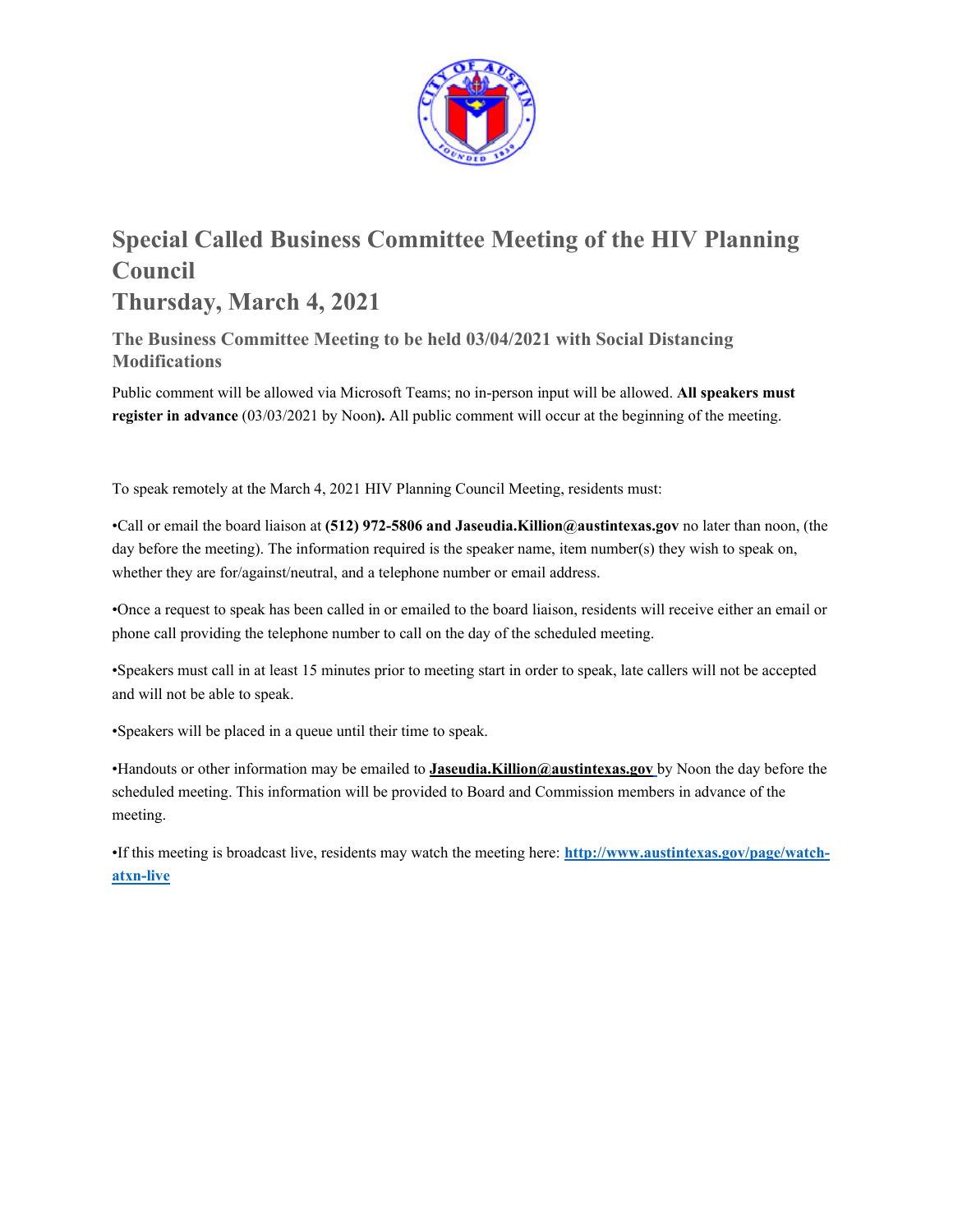

## **Versión en español a continuación.**

## Reunión del **Special Called Buisness Committee Meeting of the HIV Planning Council**

# FECHA de la reunion (**Thursday, March 4, 2021**)

La junta se llevará con modificaciones de distanciamiento social

Se permitirán comentarios públicos por teléfono; no se permitirá ninguna entrada en persona. Todos los oradores deben registrarse con anticipación (**03/03/2021** antes del mediodía). Todos los comentarios públicos se producirán al comienzo de la reunión.

Para hablar de forma remota en la reunión, los miembros del público deben:

• Llame o envíe un correo electrónico al enlace de la junta en **(512) 972-5806 and Jaseudia.Killion@austintexas.gov** a más tardar al mediodía (el día antes de la reunión). La información requerida es el nombre del orador, los números de artículo sobre los que desean hablar, si están a favor / en contra / neutrales, y un número de teléfono o dirección de correo electrónico.

• Una vez que se haya llamado o enviado por correo electrónico una solicitud para hablar al enlace de la junta, los residentes recibirán un correo electrónico o una llamada telefónica con el número de teléfono para llamar el día de la reunión programada.

• Los oradores deben llamar al menos 15 minutos antes del inicio de la reunión para poder hablar, no se aceptarán personas que llamen tarde y no podrán hablar.

• Los oradores se colocarán en una fila hasta que llegue el momento de hablar.

• Los folletos u otra información pueden enviarse por correo electrónico a **Jaseudia.Killion@austintexas.gov** antes del mediodía del día anterior a la reunión programada. Esta información se proporcionará a los miembros de la Junta y la Comisión antes de la reunión.

• Si esta reunión se transmite en vivo, los residentes pueden ver la reunión aquí: http://www.austintexas.gov/page/watch-atxn-live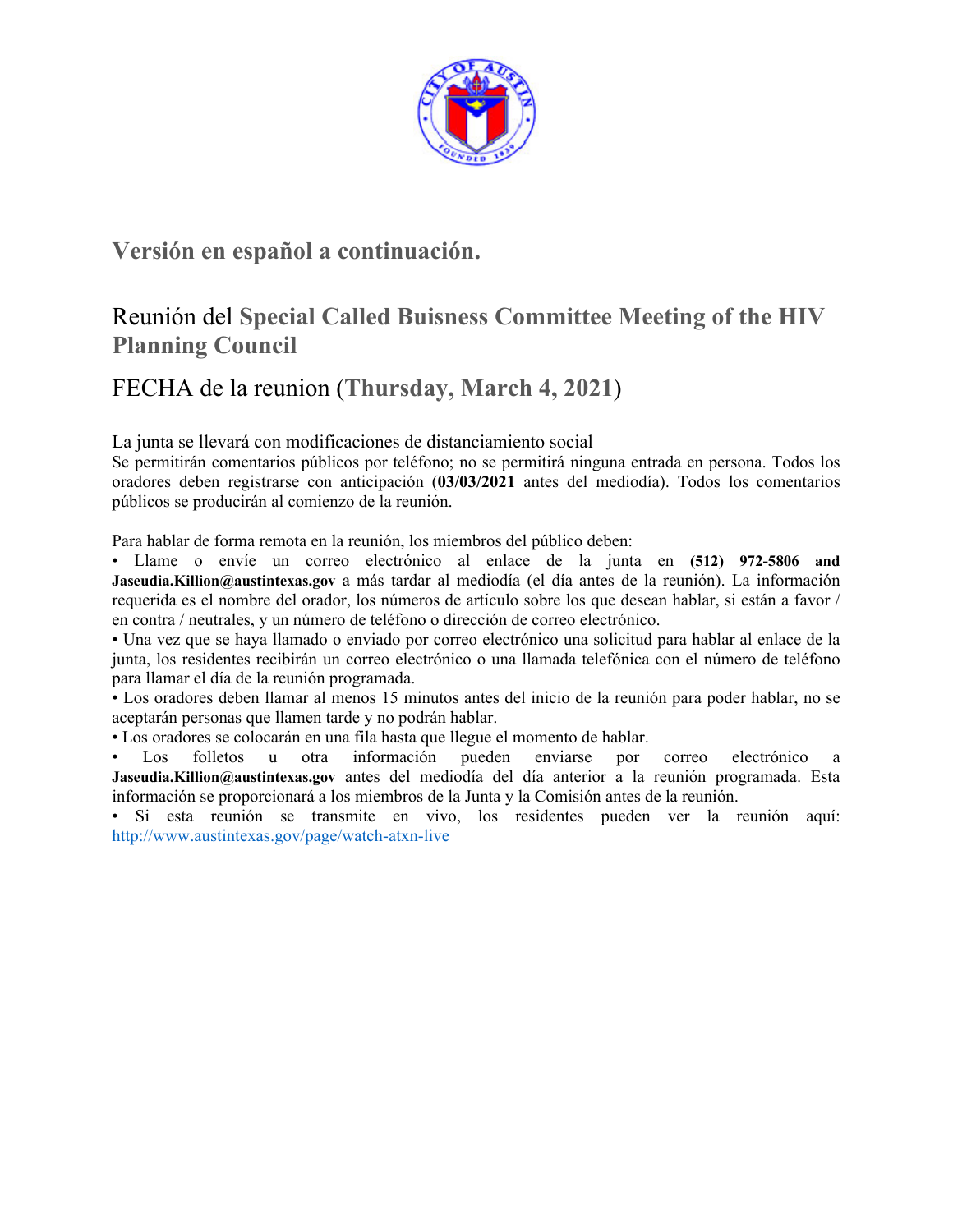

## **HIV PLANNING COUNCIL SPECIAL CALLED BUSINESS COMMITTE MEETING Thursday, March 4, 2021, 6:00 P.M. City Hall/ Remote**

## **HIV PLANNING COUNCIL MEMBERS:**

*Chair L.J. Smith, Vice-Chair Tarik Daniel, Secretary Glenn Crawford, Akeshia Johnson-Smothers, Barry Waller, Bart Whittington, Brian Johnson, Brooks Wood, Dennis Ringler, Julio Gómez, Karson Jensen, Lee Miranda, Mattyna Stephens, Michael Everett, Tara Scarbrough, Taylor Stockett, A. Daniel Ramos, and Rocky Lane* 

## **AGENDA**

## **CALL TO ORDER**

## **CITIZEN COMMUNICATION**

The first 10 speakers signed up prior to the meeting being called to order will each be allowed a three-minute allotment to address their concerns regarding items not posted on the agenda.

- **1. CERTIFICATION OF QUORUM**
- **2. INTRODUCTION/ANNOUNCEMENTS**
- **3. APPROVAL OF MINUTES**
- **4. ADMINISTRATION AGENT REPORT** 
	- a. Reallocation $\lambda$
	- b. Request regarding PSRA

### **5. PRIORITY SETTING AND RESOURCE ALLOCATIONS (PSRA) PROCESS**

- a. Review and Discuss proposed PSRA Process Tool and Timeline
- b. Vote to approve Fiscal Year 2022-23 PSRA Tool and Timeline

### **6. SERVICE STANDARDS UPDATES**

a. Vote to Approve Recommended Service Standards Updates from Texas Department State Health Services (DSHS)

## **7. HIV PLANNING COUNCIL STAFF REPORT**

- a. Part B Report Presentation from Mattyna Stephens
- b. Office of Support Staff Report
	- i. Budget Recommendations
	- ii. Training Recommendations